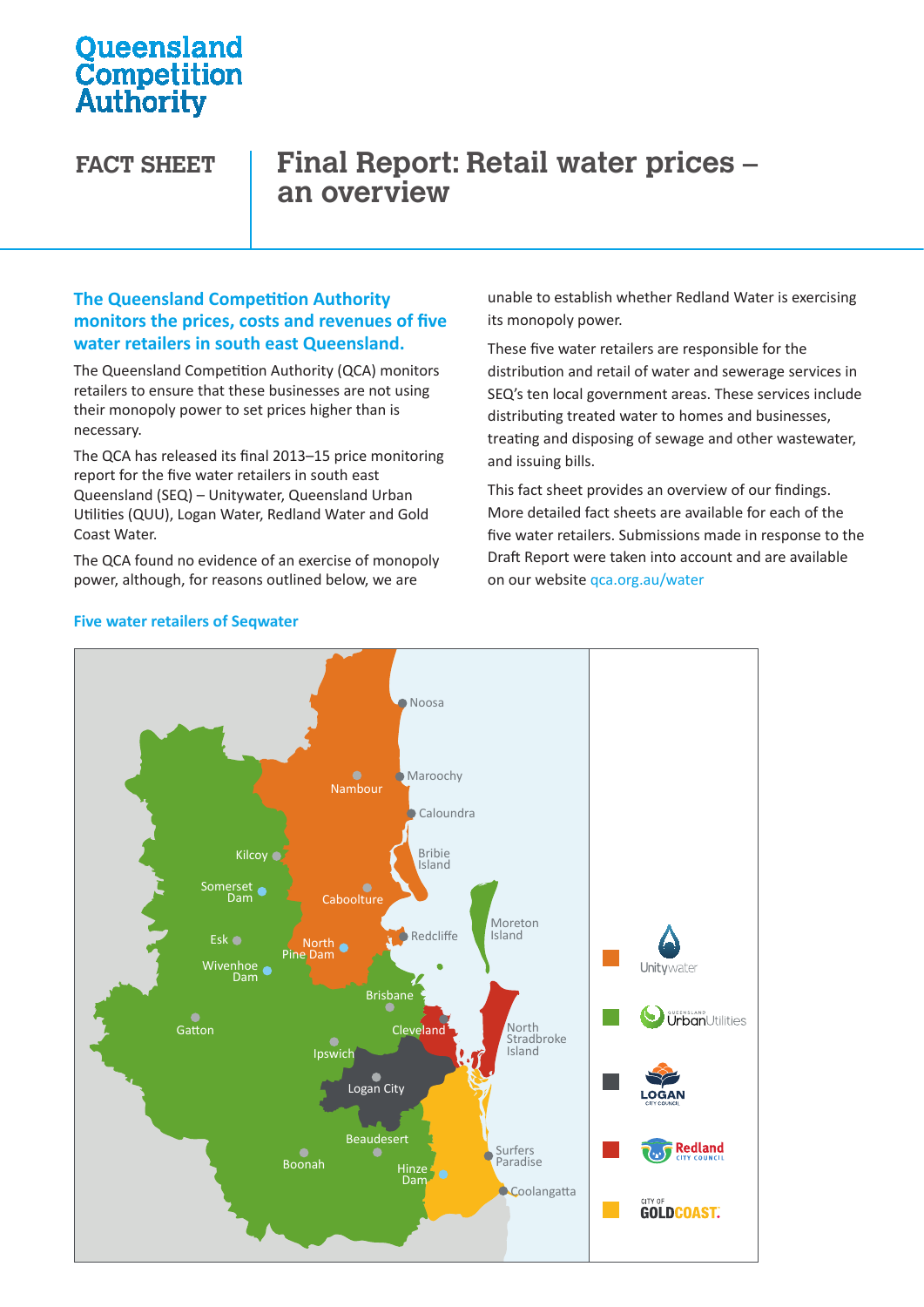### **Water and sewerage services in south east Queensland**



## Residential Bills

In 2013–14, the total water and sewerage bill for residents in SEQ will increase by between 5% and 39%.

Only some of the change is due to the retailers, from a fall of 4% in Redland to an increase of 11% in Logan (ex Gold Coast). The remainder is due to bulk water charges and the expiry of State and local government rebates.

To help customers understand changing prices, water retailers should explain the reasons for the change in each part of the bill as well as the overall change.

### **Change in Residential Bills in 2013–14**



#### **Note: Chart shows drivers of change in residential bill from 2012–13, based on 200 kilolitres of water use per year. Source: SEQ water retailers.**

#### Costs  $\overline{Q}$

Part of our role is to establish whether the retailers' 2013-15 operating and capital costs are required (prudent) and as low as possible (efficient). Our estimates of prudent and efficient costs then determine the maximum allowable revenue (MAR) for the business. The MAR is a key test for monopoly pricing.<br>If a business's revenue significantly exceeds the MAR If a business's revenue significantly exceeds the MAR for a sustained period, the business may be using its monopoly power to obtain unjustified returns.  $\overline{a}$ **c**<br> **c**<br> **c**<br> **c**<br> **c** ne<br>S i.<br>Ti st<br>a ir<br>Iz ıc<br>xı r |<br>Ih<br>Is ic<br>g 1<br>e

## Costs – Findings

The QCA believes that the retailers' costs could be \$134 million lower across 2013-15, due to a range of factors milion force actood 2010 - 20, and to a range of ractore<br>
Including lower demand forecasts and as some capital projects are due to be completed after 2013–15. Red a gritante totocas  $\overline{\phantom{a}}$ 

## Costs for 2013-15 - Retailer vs QCA calculations (\$m)



**Note: QCA's estimate of QUU's costs increased by \$2m (to \$1983m) following**  Stradbroke consideration of submissions on the QCA Draft Report.